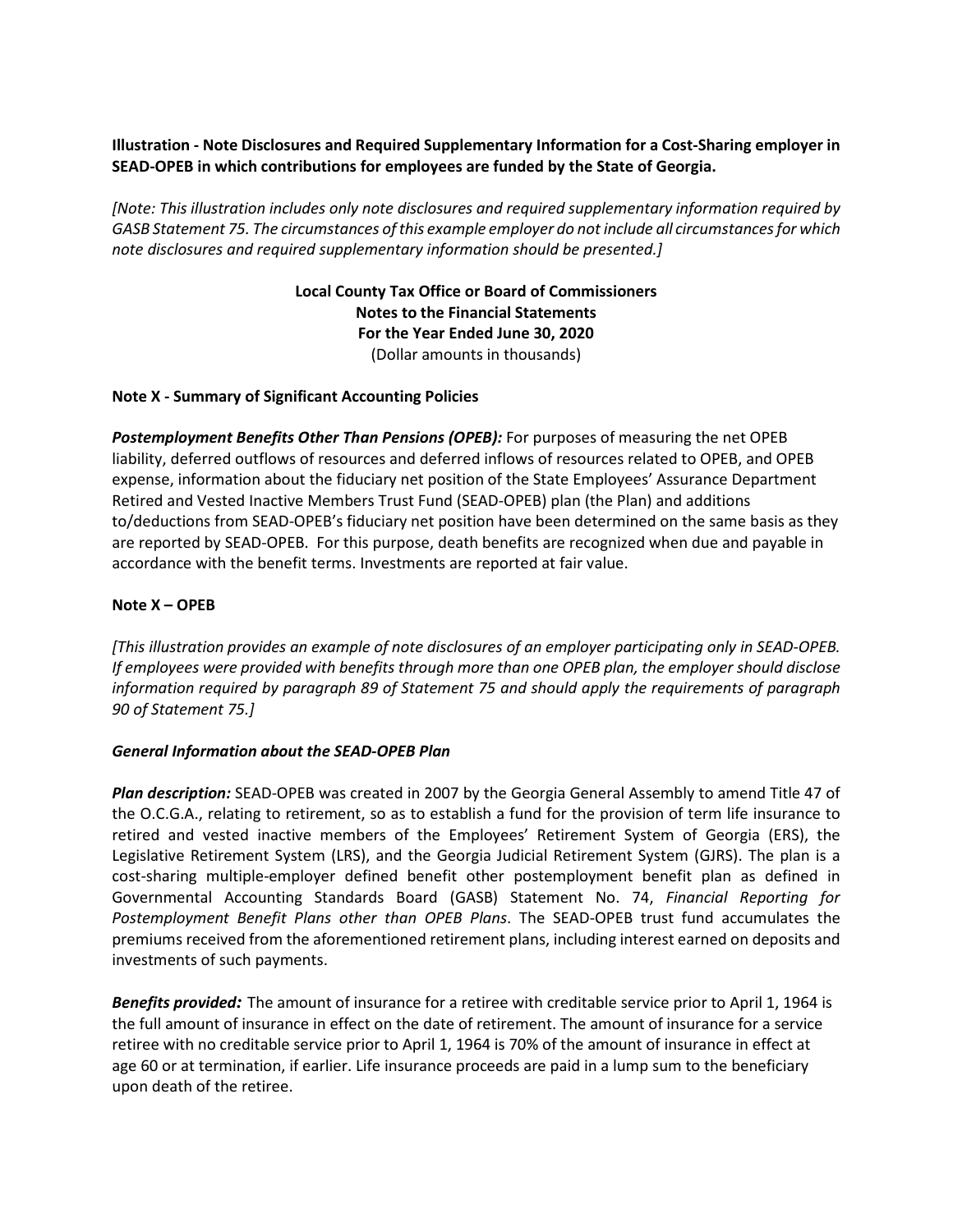*Contributions*: {*For ERS Employers -}* Pursuant to O.C.G.A. 47-2-292(a) the Department of Revenue receives an annual appropriation from the Georgia General Assembly to be used to fund the employer contributions for local county tax commissioners and employees. Pursuant to O.C.G.A. 47-2-290(a) the Council of State Courts (CSC) and the Prosecuting Attorneys' Council (PAC) receive annual appropriations from the Georgia General Assembly for employer contributions of local employees in State Courts in Bibb, Chatham and DeKalb counties. {*For JRS Employers -}* Pursuant to O.C.G.A. 47-23-81 the employer contributions for state court judges and solicitors are funded by the State of Georgia on behalf of the local county employers and pursuant to O.C.G.A. 47-23-82 the employer contributions for juvenile court judges are funded by the State on behalf of local county employers.

## *OPEB Liabilities and OPEB Expense*

At June 30, 2020, the Office/Board did not have a liability for a proportionate share of the net OPEB liability because of the related State of Georgia support. The amount of the State's proportionate share of net OPEB liability associated with the Office/Board is as follows:

State of Georgia's proportionate share of the Net OPEB Liability associated with the Office/Board  $\frac{5}{2}$  XX,XXX

For the year ended June 30, 2020, the Office/Board recognized OPEB expense of \$X,XXX and OPEB revenue of \$X,XXX for support provided by the State of Georgia.

*Actuarial assumptions:* The total OPEB liability as of June 30, 2019 was determined by an actuarial valuation as of June 30, 2018 using the following actuarial assumptions, applied to all periods included in the measurement:

| Inflation                  | 2.75%                                                              |
|----------------------------|--------------------------------------------------------------------|
| Salary increases:          |                                                                    |
| <b>ERS</b>                 | $3.25 - 7.00\%$                                                    |
| <b>GJRS</b>                | 4.50%                                                              |
| <b>LRS</b>                 | N/A                                                                |
| Investment rate of return  | 7.30%, net of OPEB plan investment expense,<br>including inflation |
| Healthcare cost trend rate | N/A                                                                |

Postretirement mortality rates were based on the RP-2000 Combined Mortality Table with future mortality improvement projected to 2025 with the Society of Actuaries' projection scale BB and set forward 2 years for both males and females for service retirements and dependent beneficiaries. There is a margin for future mortality improvement in the tables used by the plan.

The actuarial assumptions used in the June 30, 2018 valuation were based on the results of an actuarial experience study for the period July 1, 2009 – June 30, 2014, with the exception of the long-term assumed rate of return.

The long-term expected rate of return on OPEB plan investments was determined using a log-normal distribution analysis in which best-estimate ranges of expected future real rates of return (expected nominal returns, net of plan investment expense and the assumed rate of inflation) are developed for each major asset class. These ranges are combined to produce the long-term expected rate of return by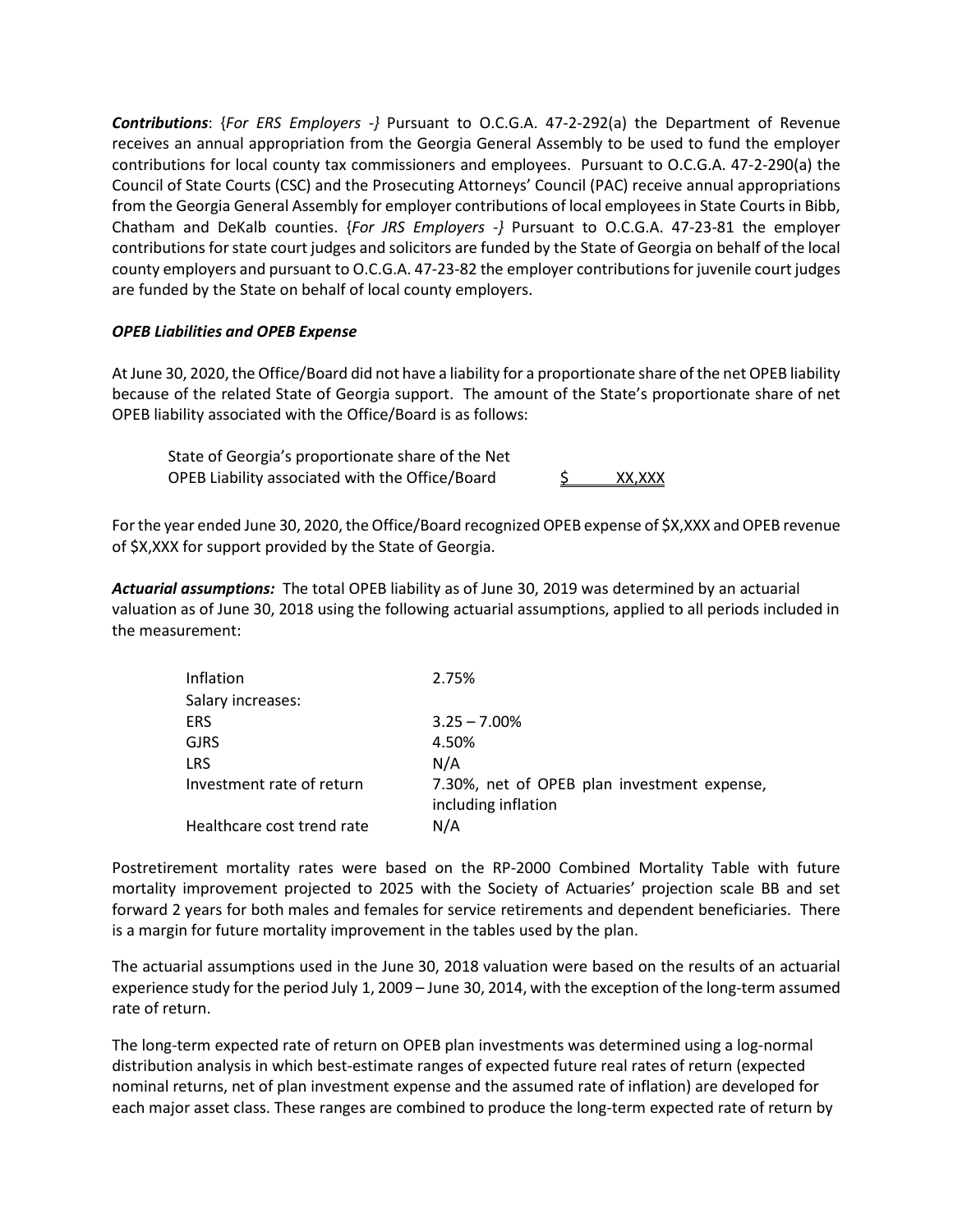weighting the expected future real rates of return by the target asset allocation percentage and by adding expected inflation. The target asset allocation and estimates of arithmetic real rates of return for each major asset class are summarized in the following table:

| Asset class                             | <b>Target</b><br>allocation | Long-term<br>expected real<br>rate of return* |
|-----------------------------------------|-----------------------------|-----------------------------------------------|
| Fixed income                            | 30.00%                      | $(0.10)$ %                                    |
| Domestic large equities                 | 46.20                       | 8.90                                          |
| Domestic small equities                 | 1.30                        | 13.20                                         |
| International developed market equities | 12.40                       | 8.90                                          |
| International emerging market equities  | 5.10                        | 10.90                                         |
| Alternatives                            | 5.00                        | 12.00                                         |
| Total                                   | 100.00%                     |                                               |

\* Rates shown are net of inflation

*Discount rate:* The discount rate used to measure the total OPEB liability was 7.30%. The projection of cash flows used to determine the discount rate assumed that plan member contributions will be made at the current contribution rate and that employer and State of Georgia contributions will be made at rates equal to the difference between actuarially determined contribution rates and the member rate. Based on those assumptions, the OPEB plan's fiduciary net position was projected to be available to make all projected future benefit payments of current plan members. Therefore, the long-term expected rate of return on OPEB plan investments was applied to all periods of projected benefit payments to determine the total OPEB liability.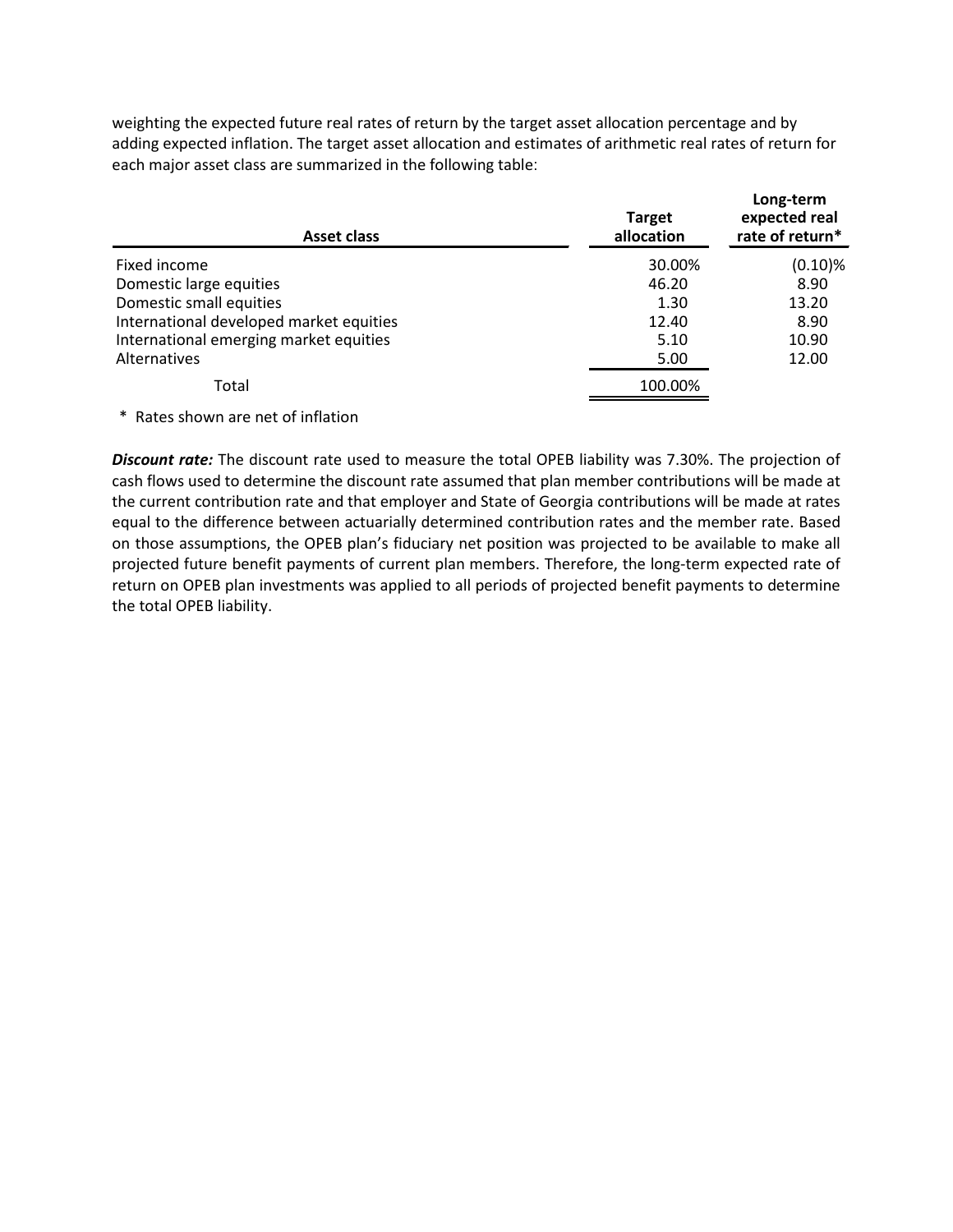# **Local County Tax Office or Board of Commissioners Required Supplementary Information Schedule of Proportionate Share of the Net Pension Liability For the Year Ended June 30**

(Dollar amounts in thousands)

|                                                                                                                  | 2020          | 2019    | 2018    |
|------------------------------------------------------------------------------------------------------------------|---------------|---------|---------|
| Office's/Board's proportion of the net OPEB liability<br>(asset)                                                 | X.XXX%        | X.XXX%  | X.XXX%  |
| Office's/Board's proportionate share of the net OPEB<br>liability (asset)                                        | \$<br>XX, XXX | XX, XXX | XX, XXX |
| State of Georgia's proportionate share of the net OPEB<br>liability (asset) associated with the Office/Board     | \$<br>XX,XXX  | XX, XXX | XX, XXX |
| Total                                                                                                            | \$<br>XX, XXX | XX, XXX | XX, XXX |
| Office's/Board's covered payroll                                                                                 | XX, XXX       | XX, XXX | XX,XXX  |
| Office's/Board's proportionate share of the net OPEB<br>liability (asset) as a percentage of its covered payroll | N/A           | N/A     | N/A     |
| Plan fiduciary net position as a percentage of the total<br><b>OPEB</b> liability (asset)                        | 129.73%       | 129.46% | 130.17% |

*Note: Schedule is intended to show information for the last 10 fiscal years. Additional years will be displayed as they become available.*